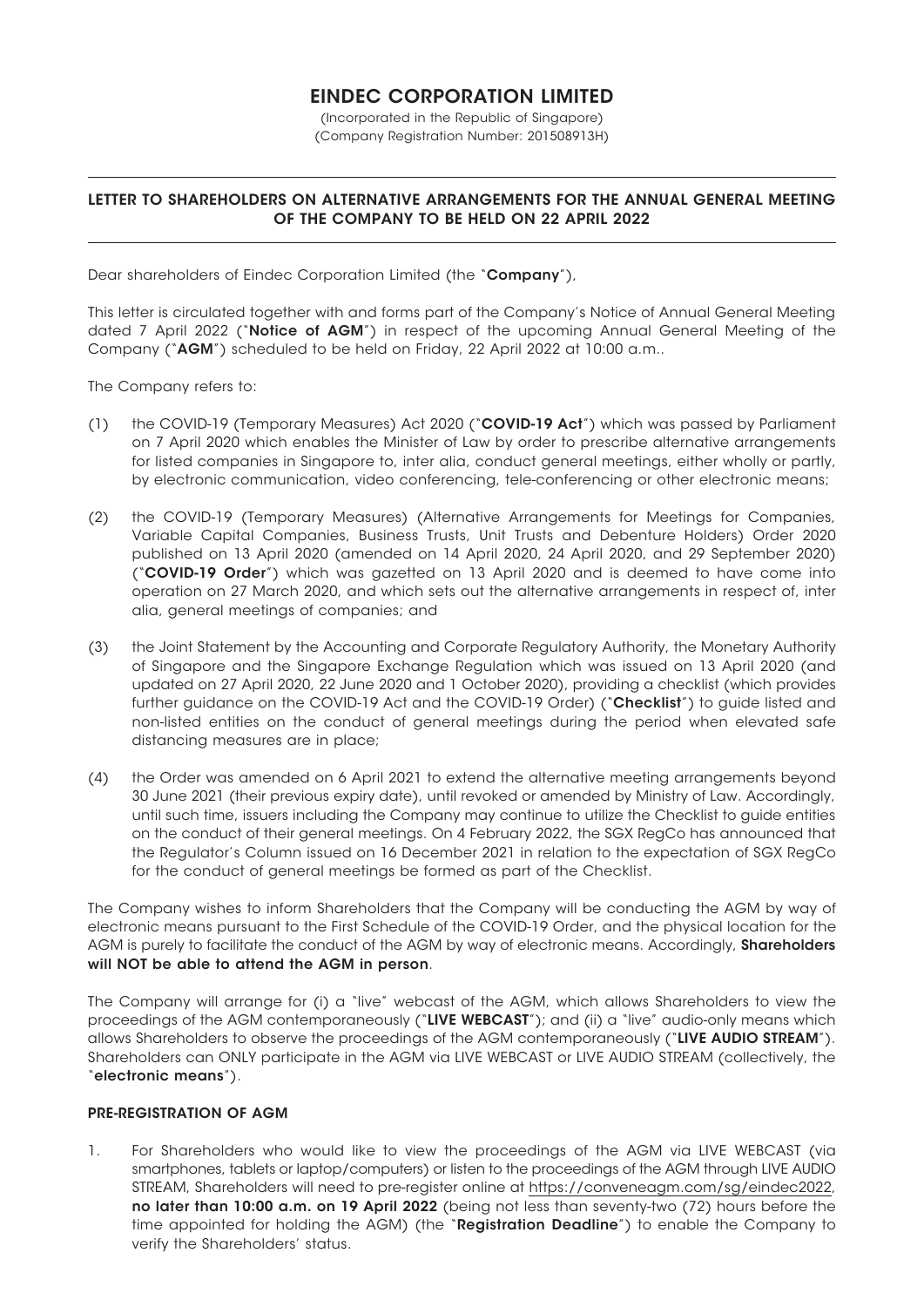- 2. Following the verification, authenticated Shareholders will receive an email confirmation by 21 April 2022. Shareholders can use the credential created durina the reaistration process to access the LIVE WEBCAST or the LIVE AUDIO STREAM of the proceedings of the AGM.
- 3. Shareholders MUST NOT forward the abovementioned unique link to other persons who are not Shareholders and who are not entitled to attend the AGM. This is also to avoid any technical disruptions or overload to the LIVE WEBCAST and the LIVE AUDIO STREAM.
- 4. Shareholders, who would have been able to be appointed as proxies by relevant intermediaries under Section 181(1C) of the Companies Act 1967, such as SRS investors, should approach their SRS Operators to participate in the AGM via electronic means.
- 5. Shareholders who register by the Registration Deadline but do not receive an email response by 21 April 2022 may email the Company at management@eindec.com.sg for assistance.

## DOCUMENTS FOR THE AGM

Documents relating to the business of the AGM, which comprise the Company's annual report for the financial year ended 31 December 2021 as well as the Notice of AGM, the Addendum to the Notice of AGM and the Proxy Form, have been published on SGXNet and the Company's corporate website at www.eindec.com.sg/ir.html on 7 April 2022, respectively.

## SUBMISSION OF QUESTIONS

- 1. Shareholders will not be able to ask questions during the AGM via electronic means, and therefore it is important for Shareholders to submit their questions in advance of the AGM.
- 2. Shareholders may submit any questions they may have in advance in relation to any resolution set out in the Notice of AGM by 10:00 a.m. on 15 April 2022 via the following manner:
	- (i) Email to management@eindec.com.sg and provide their particulars as follows:
		- (a) Full name (for individuals)/company name (for corporates) as per CDP/SRS Account records;
		- (b) NRIC or Passport Number (for individuals)/Company Registration Number (for corporates);
		- (c) Number of shares held;
		- (d) The manner in which you hold shares in the Company (e.g. via CDP, Scrip or SRS);
		- (e) Contact Number; and
		- (f) Email Address.
	- (ii) E-submission at https://conveneagm.com/sg/eindec2022
- 3. The Company will provide responses to substantial queries and relevant comments from Shareholders relating to the agenda of the AGM prior to the AGM, by publishing the responses to these questions on SGXNet and the Company's website at http://www.eindec.com.sg/ir.html by 10.00 a.m. on 17 April 2022. The Company will also address any subsequent clarifications sought, or follow-up questions, prior to, or at, the AGM in respect of substantial and relevant matters. The responses from the Board and management of the Company shall thereafter be published on SGXNet and the Company's corporate website at http://www.eindec.com.sg/ir.html, together with the minutes of the AGM, within one (1) month after the conclusion of the AGM.

## PROXY VOTING

- 1. Voting at the AGM is by proxy ONLY. Please note that Shareholders will not be able to vote through the LIVE WEBCAST or LIVE AUDIO STREAM and can only vote with their proxy forms which are required to be submitted in accordance with the following paragraphs.
- 2. Shareholders who wish to vote on any or all of the resolutions at the AGM must appoint the Chairman of the AGM as their proxy by completing the Proxy Form for the AGM. Shareholders should specifically indicate how they wish to vote for or vote against (or abstain from voting on) the resolutions set out in the Notice of AGM.